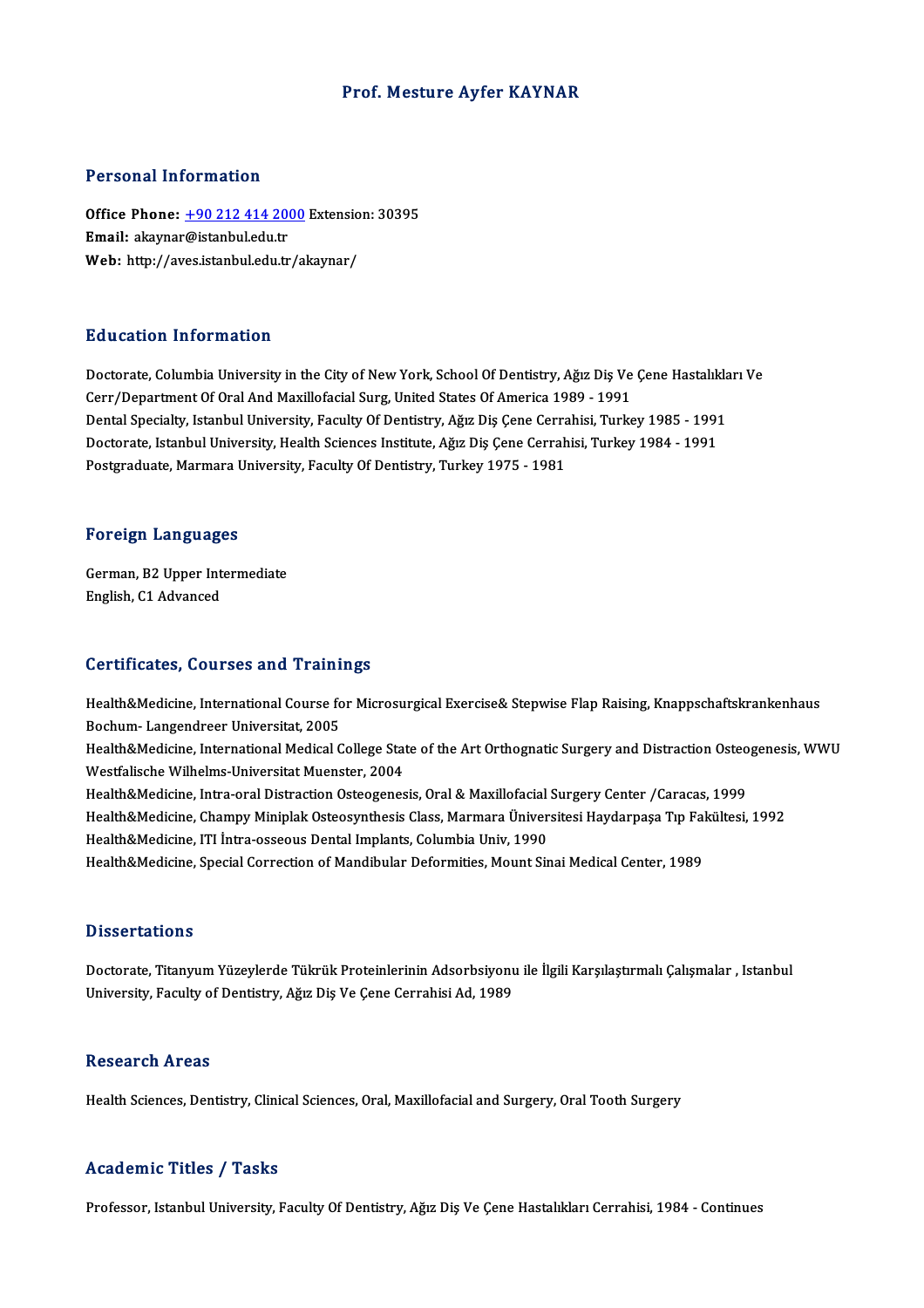#### Academic and Administrative Experience

#### Courses

Allerjik Reaksiyonlar ve İmmunolojik Temelleri, Postgraduate, 1992 - 1993

#### Advising Theses

Advising Theses<br>KAYNAR M. A. , Düşük Düzeylİ Lazer Tedavİsİ ve Düşük Yoğunluklu AtImlI Ultrasonun Bİrlİkte KullanImInIn Kemİk<br>Qnarlmlaa Qlan Etkilerinin Histolejik ve Mekanik Değerlendirilmesi, Destarata D.Cihan(Student), rra v rorr<sub>ı</sub>ş "rrosses"<br>KAYNAR M. A. , Düşük Düzeylİ Lazer Tedavİsİ ve Düşük Yoğunluklu Atimli Ultrasonun Bİrlİkte Kullanımır<br>Onarımına Olan Etkİlerİnİn Hİstolojik ve Mekanİk Değerlendİrİlmesİ, Doctorate, D.Cihan(Student) KAYNAR M. A. , Düşük Düzeylİ Lazer Tedavİsİ ve Düşük Yoğunluklu AtlmlI Ultrasonun Bİrlİkte KullanImInIn<br>OnarImIna Olan Etkİlerİnİn Hİstolojik ve Mekanİk Değerlendİrİlmesİ, Doctorate, D.Cihan(Student), 2013<br>KAYNAR M. A. , N OnarImIna Olan Etkİlerİnİn Hİstolojİk ve Mekanİk Değerlendİrİlmesİ, Doctorate, D.Cihan(Student), 2013<br>KAYNAR M. A. , Nervus Trigeminus Nevraljisinde Tedavi Yöntemleri, Postgraduate, D.Şeyma(Student), 2013<br>KAYNAR M. A. , Ge KAYNAR M. A. , Nervus Trigeminus Nevraljisinde Tedavi Yöntemleri, Postgraduate, D.:<br>KAYNAR M. A. , Gelişim Kistleri, Postgraduate, A.Yılmaz(Student), 2012<br>KAYNAR M. A. , Hemoraji ve Hemoraji Kontrolü, Postgraduate, A.Can(S KAYNAR M. A. , Gelişim Kistleri, Postgraduate, A.Yılmaz(Student), 2012<br>KAYNAR M. A. , Hemoraji ve Hemoraji Kontrolü, Postgraduate, A.Can(Student), 2012<br>KAYNAR M. A. , Düşük Dalga Boylu Lazer Işığının Kemik İyileşmesi Üzeri KAYN.<br>KAYN.<br>2011<br>KAYN KAYNAR M. A. , Düşük Dalga Boylu Lazer Işığının Kemik İyileşmesi Üzerine Etkileri, Postgraduate,<br>2011<br>KAYNAR M. A. , Kemik İyileşmesini ve Engelleyen Faktörler, Postgraduate, H.Bilir(Student), 2010<br>KAYNAR M. A. , Diş Hekim 2011<br>KAYNAR M. A. , Kemik İyileşmesini ve Engelleyen Faktörler, Postgraduate, H.Bilir(Student), 2010<br>KAYNAR M. A. , Dis Hekimliğinde Kök Hücre Calışmalarının Yeri, Postgraduate, H.Bitlis(Student), 2010 KAYNAR M.A., Deneysel Olarak Oluşturulan Kırıklara Bisphosfonat Kullanımının Etkilerinin Histopatolojik Olarak mincelenmesi, Doctorate, D.Fırat(Student), 2009 KAYNAR M. A. , Deneysel Olarak Oluşturulan Kırıklara Bisphosfonat Kullanımının Etkilerinin Histopatolojik Olarak<br>mincelenmesi, Doctorate, D.Fırat(Student), 2009<br>KAYNAR M. A. , Düşük Dalga Boylu Lazer Işığının Kemik iyileşm mincelenmesi, Doctorate, D.Fırat(Student), 2009<br>KAYNAR M. A. , Düşük Dalga Boylu Lazer Işığının Kemik iyileşmesi Üzerine Et<br>KAYNAR M. A. , Diş Hekimliğinde Lazer, Postgraduate, H.Baş(Student), 2008<br>KAYNAR M. A., Outhognati KAYNAR M. A. , Düşük Dalga Boylu Lazer Işığının Kemik iyileşmesi Üzerine Etkileri, Postgra<br>KAYNAR M. A. , Diş Hekimliğinde Lazer, Postgraduate, H.Baş(Student), 2008<br>KAYNAR M. A. , Orthognatik Cerrahide Planlama, Postgradua KAYNAR M. A. , Diş Hekimliğinde Lazer, Postgraduate, H.Baş(Student), 2008<br>KAYNAR M. A. , Orthognatik Cerrahide Planlama, Postgraduate, C.Babuccu(Student), 2007<br>KAYNAR M. A. , Cerrahi Operasyon Öncesi Hasta Hazırlığı, Postg KAYNARM.A., Maksillofasiyal Cerrahide Kullanılan Osteotomi Teknikleri, Postgraduate, S.Gedik(Student), 2006 KAYNAR M. A. , Cerrahi Operasyon Öncesi Hasta Hazırlığı, Postgraduate, G.Korkmaz(Student), 2007<br>KAYNAR M. A. , Maksillofasiyal Cerrahide Kullanılan Osteotomi Teknikleri, Postgraduate, S.Gedik(Student), 2006<br>KAYNAR M. A. , KAYNAR M. A. , Maksillofasiyal Cerrahide Kullanılan Osteotomi Teknikleri, Postgraduate, S.Gedik(Student), 200<br>KAYNAR M. A. , Uyku Apnesinin Tedavisinde Kullanılan Osteotomi Teknikleri, Postgraduate, O.Karakaş(Student<br>KAYNA KAYNAR M. A. , Uyku Apnesinin Tedavisinde Kullanılan Osteotomi Teknikleri, Postgraduate, O.Karakaş(Student), 2006<br>KAYNAR M. A. , Diş Hekimliği Cerrahisinde Kullanılan Biomateryaller, Postgraduate, O.Sorkun(Student), 2005<br>K KAYNAR M. A. , Diş Hekimliği Cerrahisinde Kullanılan Biomateryaller, Postgraduate, O.Sorkun(Student), 2005<br>KAYNAR M. A. , Distraksiyon Osteogenezi ve Dento-Alveolar Cerrahideki Yeri, Postgraduate, D.Birler(Student), 2<br>KAYN KAYNAR M. A. , Distraksiyon Osteogenezi ve Dento-Alveolar Cerrahideki Yeri, Postgraduate, D.Birler(St<br>KAYNAR M. A. , Fizyolojik ve Hiperfizyolojik Hızla Distrakte Edilen Sıçan Gastrocnemius Kasında meyda<br>değişikliklerin Bi değişikliklerin Biokimyasal ve Histolojik Yöntemlerle İncelenmesi, Doctorate, D.Zamira(Student), 2005<br>Jury Memberships

Doctoral Examination, Yeterlilik Jürisi, Dt Uğur Sorkun Yeterlilk Sınavı, June, 2011 yary "Fromborsmpo"<br>Doctoral Examination, Yeterlilik Jürisi, Dt Uğur Sorkun Yeterlilk Sınavı, June, 201<br>Doctorate, Doktora Sınavı, Dt. Deniz Işık Doktora Sınav Jürisi, November, 2008<br>Doctorate, Doktora Sınavı, Dt. İram Akta Doctoral Examination, Yeterlilik Jürisi, Dt Uğur Sorkun Yeterlilk Sınavı, June, 20<br>Doctorate, Doktora Sınavı, Dt. Deniz Işık Doktora Sınav Jürisi, November, 2008<br>Doctorate, Doktora Sınavı, Dt. İrem Aktaş Doktora Sınav Jüri Doctorate, Doktora Sınavı, Dt. İrem Aktaş Doktora Sınav Jürisi, October, 2008<br>Associate Professor Exam, Doçentlik Sınav Jürisi, Dr. Figen Çizmeci Şenel Doçentlik Sınav Jürisi, October, 2006 Doctorate, Doktora Sınavı, Dt. İrem Aktaş Doktora Sınav Jürisi, October, 2008<br>Associate Professor Exam, Doçentlik Sınav Jürisi, Dr. Figen Çizmeci Şenel Doçentlik Sınav Jürisi, Octo<br>Associate Professor Exam, Doçentlik Sınav Associate Professor Exam, Doçentlik Sınav Jürisi, Dr. Figen Çizmeci Şenel Doçentlik Sınav Jürisi, Oo<br>Associate Professor Exam, Doçentlik Sınavı, Dr. Uğur Tekin Doçentlik Sınav Jürisi, December, 2005<br>Post Graduate, Yüksek L Associate Professor Exam, Doçentlik Sınavı, Dr. Uğur Tekin Doçentlik Sınav Jürisi, December,<br>Post Graduate, Yüksek Lisans Tez Sınavı, Dt. M. Zahit Kazandı Yüksek Lisans Tez Jürisi, July, 2<br>Post Graduate, Yüksek Lisans Tez Post Graduate, Yüksek Lisans Tez Sınavı, Dt. M. Zahit Kazandı Yüksek Lisans Tez Jürisi, July, 2005<br>Post Graduate, Yüksek Lisans Tez Jürisi, Dt. Ebru İspirgil Yüksek Lisans Tez Jürisi, July, 2005<br>Associate Professor Exam, D Post Graduate, Yüksek Lisans Tez Jürisi, Dt. Ebru İspirgil Yüksek Lisans Tez Jürisi, July, 2005<br>Associate Professor Exam, Dr. Murat Akkocaoğlu Sınav Jürisi, Dr. Murat Akkocaoğlu Doçentlik Sınav Jürisi, *A*<br>Associate Profes Associate Professor Exam, Dr. Murat Akkocaoğlu Sınav Jürisi, Dr. Murat Akkocaoğlu Doçentlik Sınav Ji<br>Associate Professor Exam, Doçentlik Sınav Jürisi, Dr. Oğuzcan Kasaboğlu Doçentlik Sınav Jürisi, April, ;<br>Doctorate, Dt. A Associate Professor Exam, Doçentlik Sınav Jürisi, Dr. Oğuzcan Kasaboğlu Doçentlik Sınav Jürisi, April, 2005<br>Doctorate, Dt. Ayşe Banu Anger Doktora Sınavı, Dt. A. Banu Anger Doktora Sınav Jürisi, August, 2001<br>Doctorate, Dt.

#### Articles Published in Journals That Entered SCI, SSCI and AHCI Indexes

I. Effects of hyperbaric oxygen therapy on biochemical and histological parameters of muscle groups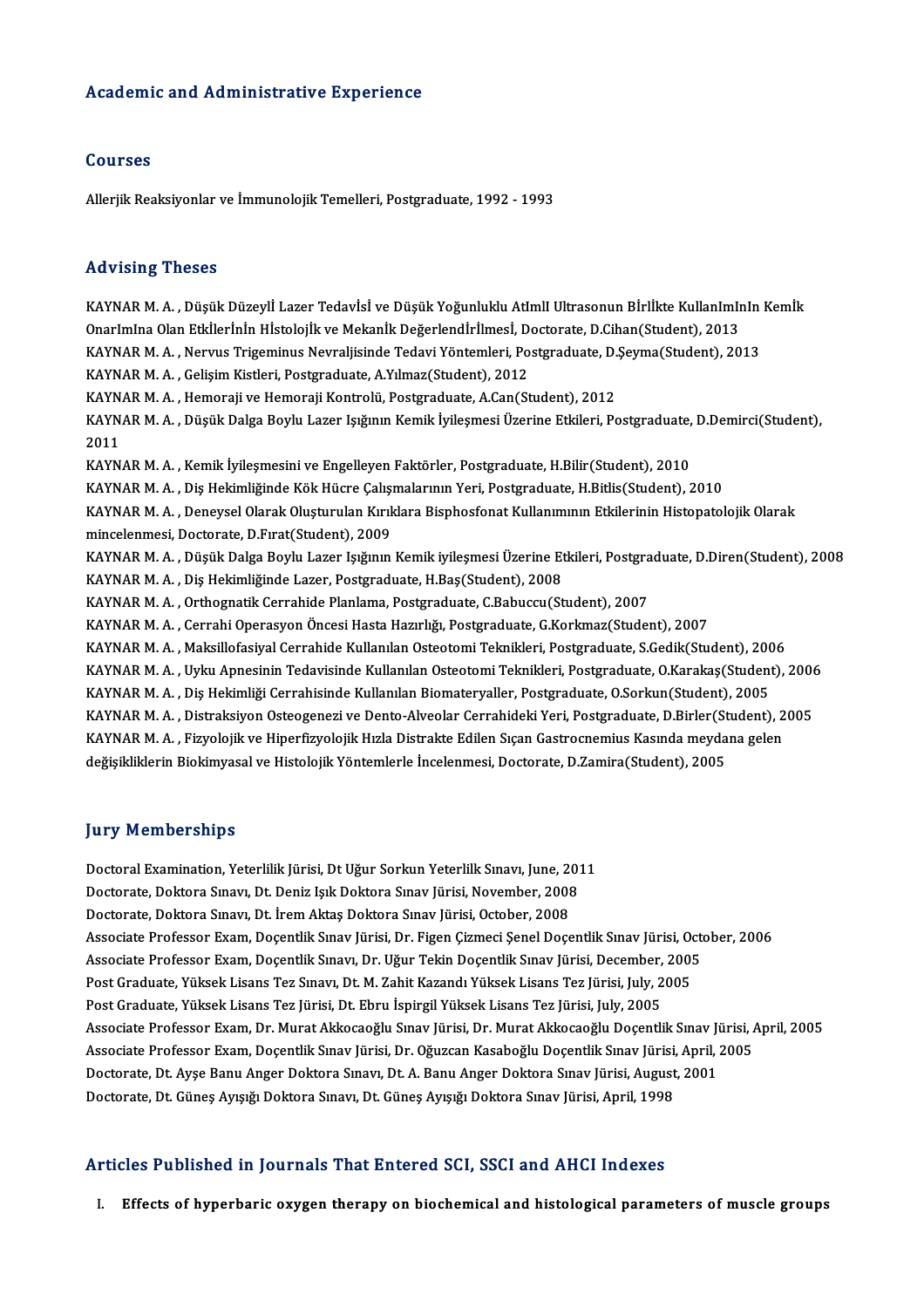#### in proximity to the distracted rat tibia

Kaynar A., Civelek S., Kasymova Z., Keklikoglu N., Toklu S., Uzun H. in proximity to the distracted rat tibia<br>Kaynar A., Civelek S., Kasymova Z., Keklikoglu N., Toklu S., Uzun H.<br>INTERNATIONAL JOURNAL OF ORAL AND MAXILLOFACIAL SURGERY, vol.43, no.12, pp.1514-1521, 2014 (Journal Kaynar A., Civel<br>INTERNATIONA<br>Indexed in SCI)<br>Cumulative of INTERNATIONAL JOURNAL OF ORAL AND MAXILLOFACIAL SURGERY, vol.43, no.12, pp.1514-1521, 2014 (Journal Indexed in SCI)<br>II. Cumulative effect of low-level laser therapy and low-intensity pulsed ultrasound on bone repair in

Index<br>Cum<br>rats<br><sup>Pabu</sup> Cumulative effect of low-level laser therapy<br>rats<br>Babuccu C., Keklikoglu N., Baydoğan M., Kaynar A.<br>INTERNATIONAL JOURNAL OF ORAL AND MAYU I

rats<br>Babuccu C., Keklikoglu N., Baydoğan M., Kaynar A.<br>INTERNATIONAL JOURNAL OF ORAL AND MAXILLOFACIAL SURGERY, vol.43, no.6, pp.769-776, 2014 (Journal<br>Indexed in SCI) Babuccu C., Keklikoglu N., Baydoğan M., Kaynar A. INTERNATIONAL JOURNAL OF ORAL AND MAXILLOFA<br>Indexed in SCI)<br>III. Surgical bypass of submandibular duct stricture<br>Mandel L. Kaynar A

- Indexed in SCI)<br>Surgical bypass of<br>Mandel L., Kaynar A.<br>OBAL SUBCERY OBA Surgical bypass of submandibular duct stricture<br>Mandel L., Kaynar A.<br>ORAL SURGERY ORAL MEDICINE ORAL PATHOLOGY ORAL RADIOLOGY AND ENDODONTICS, vol.88, no.5, pp.532-<br>522-1999 (Journal Indoved in SCD Mandel L., Kaynar A.<br>ORAL SURGERY ORAL MEDICINE OI<br>533, 1999 (Journal Indexed in SCI)<br>Case report:A surgical and pres ORAL SURGERY ORAL MEDICINE ORAL PATHOLOGY ORAL RADIOLOGY AND ENDODONTICS, vol.88, no.5, pp.53<br>533, 1999 (Journal Indexed in SCI)<br>IV. Case report:A surgical and prosthetic Approach to Combination Syndrome Presenting in a Pa
- 533, 1999 (Journal Indexed in SCI)<br>Case report:A surgical and prosthetic Approach t<br>with Craniofacial Dysostosis (Cruzon Syndrome)<br>ÖNEP B. RAYBAKTAR B.C., KAYNAR M.A. Case report:A surgical and prosthetic<br>with Craniofacial Dysostosis (Cruzon<br>ÖNER B., BAYRAKTAR B. G. , KAYNAR M. A.<br>Eur LPresthedent Pest Dent vel 6 no.1, an with Craniofacial Dysostosis (Cruzon Syndrome)<br>ÖNER B., BAYRAKTAR B. G. , KAYNAR M. A.<br>Eur.J.Prosthodont.Rest.Dent, vol.6, no.1, pp.9-12, 1998 (Journal Indexed in SCI) ONER B., BAYRAKTAR B. G., KAYNAR M. A.<br>Eur.J.Prosthodont.Rest.Dent, vol.6, no.1, pp.9-12, 1998 (Journal Indexed in SCI)<br>V. Amelogenesis imperfecta of the hypoplastic type combined with dentinal dysplasia.<br>Frdilek D. Korey
	- Eur.J.Prosthodont.Rest.Dent, v<br>Amelogenesis imperfecta o<br>Erdilek D., Koray F., Kaynar A.<br>JOUPNAL OF DENTAL BESEAR Amelogenesis imperfecta of the hypoplastic type combined with dentin<br>Erdilek D., Koray F., Kaynar A.<br>JOURNAL OF DENTAL RESEARCH, vol.77, pp.723, 1998 (Journal Indexed in SCI)<br>Stulebyoid ligement essifisation mimisking subm

JOURNAL OF DENTAL RESEARCH, vol.77, pp.723, 1998 (Journal Indexed in SCI)

Erdilek D., Koray F., Kaynar A.<br>JOURNAL OF DENTAL RESEARCH, vol.77, pp.723, 1998 (Journal Indexed in SCI)<br>VI. Stylohyoid ligament ossification mimicking submandibular sialadenopathy<br>Mandel L., Kaynar A. Stylohyoid ligament ossification mimicking submandibular sialadenopathy<br>Mandel L., Kaynar A.<br>JOURNAL OF ORAL AND MAXILLOFACIAL SURGERY, vol.54, no.3, pp.366-368, 1996 (Journal Indexed in SCI)<br>Bilateral traumatic abducens n

Mandel L., Kaynar A.<br>JOURNAL OF ORAL AND MAXILLOFACIAL SURGERY, vol.54, no.3, pp.366-368, 1996 (Journal of Dislateral traumatic abducens nerve paralysis with cervical spine flexion injury JOURNAL OF ORAL AND MAXILLOFACIAL SURGERY, vol<br>Bilateral traumatic abducens nerve paralysis with<br>Uzan M., Hanci M., Sarioğlu A., KAYNAR M. A. , Bozkuş H.<br>European Spine Journal vol 5, no 4, np 375, 377, 1996 (1 VII. Bilateral traumatic abducens nerve paralysis with cervical spine flexion injury<br>Uzan M., Hanci M., Sarioğlu A., KAYNAR M. A., Bozkuş H. European Spine Journal, vol.5, no.4, pp.275-277, 1996 (Journal Indexed in SCI Expanded)

# VIII. SIALADENOPATHY - A CLINICAL HERALD OF SARCOIDOSIS - REPORT OF 2 CASES<br>MANDEL L. KAYNAR A.

- JOURNAL OF ORAL AND MAXILLOFACIAL SURGERY, vol.52, no.11, pp.1208-1210, 1994 (Journal Indexed in SCI) MANDEL L., KAYNAR A.<br>JOURNAL OF ORAL AND MAXILLOFACIAL SURGERY, vol.52, no.11, pp.1208-1210, 1994 (Journal Indexed in SCI)<br>IX. THE EFFECT OF SCREW SIZE AND INSERTION TECHNIQUE ON THE STABILITY OF THE MANDIBULAR<br>SACITTAL SP **JOURNAL OF ORAL AND MAXILLC<br>THE EFFECT OF SCREW SIZE A<br>SAGITTAL SPLIT OSTEOTOMY**<br>SCHWIMMER A CREENBERC A L
	- THE EFFECT OF SCREW SIZE AND INSERTION TECH<br>SAGITTAL SPLIT OSTEOTOMY<br>SCHWIMMER A., GREENBERG A., KUMMER F., KAYNAR A.<br>JOUPNAL OF OPAL AND MAYU LOFACIAL SUPCERY vol 5 SAGITTAL SPLIT OSTEOTOMY<br>SCHWIMMER A., GREENBERG A., KUMMER F., KAYNAR A.<br>JOURNAL OF ORAL AND MAXILLOFACIAL SURGERY, vol.52, no.1, pp.45-48, 1994 (Journal Indexed in SCI)<br>Pulimia and paratid surelling: a noview and sees re

SCHWIMMER A., GREENBERG A., KUMMER F., KAYNAR A.<br>JOURNAL OF ORAL AND MAXILLOFACIAL SURGERY, vol.52, no.<br>X. Bulimia and parotid swelling: a review and case report.<br>MANDELL, Kaynar A. JOURNAL OF ORAL AN<br>Bulimia and parotid<br>MANDEL L., Kaynar A.<br>Journal of oral and ma Bulimia and parotid swelling: a review and case report.<br>MANDEL L., Kaynar A.<br>Journal of oral and maxillofacial surgery : official journal of the American Association of Oral and Maxillofacial<br>Surgeors vel 50 nn 1122 5, 100

MANDEL L., Kaynar A.<br>Journal of oral and maxillofacial surgery : official journal of<br>Surgeons, vol.50, pp.1122-5, 1992 (Journal Indexed in SCI)<br>POLYCYSTIC PAROTID DISEASE - A CASE PEPOPT Journal of oral and maxillofacial surgery : official journal<br>Surgeons, vol.50, pp.1122-5, 1992 (Journal Indexed in SOLINGTIC PAROTID DISEASE - A CASE-REPORT

Surgeons, vol.50, pp.112<br>POLYCYSTIC PAROTII<br>MANDEL L., KAYNAR A.<br>JOUPNAL OF OPAL AND MANDEL L., KAYNAR A.<br>JOURNAL OF ORAL AND MAXILLOFACIAL SURGERY, vol.49, no.11, pp.1228-1231, 1991 (Journal Indexed in SCI) MANDEL L., KAYNAR A.<br>JOURNAL OF ORAL AND MAXILLOFACIAL SURGERY, vol.49, no.11, pp.1228-1231, 1991<br>XII. NECROTIZING SIALOMETAPLASIA IN A PATIENT WITH SICKLE-CELL-ANEMIA<br>MANDEL L. KAYNAR A. DECHARA S

JOURNAL OF ORAL AND MAXILLOFACK<br><mark>NECROTIZING SIALOMETAPLASIA</mark><br>MANDEL L., KAYNAR A., DECHIARA S.<br>JOURNAL OF ORAL AND MAXILLOFAC NECROTIZING SIALOMETAPLASIA IN A PATIENT WITH SICKLE-CELL-ANEMIA<br>MANDEL L., KAYNAR A., DECHIARA S.<br>JOURNAL OF ORAL AND MAXILLOFACIAL SURGERY, vol.49, no.7, pp.757-759, 1991 (Journal Indexed in SCI)<br>PNEUMORAROTID – A CASE R MANDEL L., KAYNAR A., DECHIARA S.<br>JOURNAL OF ORAL AND MAXILLOFACIAI<br>XIII. PNEUMOPAROTID - A CASE-REPORT<br>MANDEL L., KAYNAR A., WAZEN I.

## JOURNAL OF ORAL AND MAXILLO<br>PNEUMOPAROTID - A CASE-RE<br>MANDEL L., KAYNAR A., WAZEN J.<br>OPAL SUPCERY OPAL MEDICINE C PNEUMOPAROTID - A CASE-REPORT<br>MANDEL L., KAYNAR A., WAZEN J.<br>ORAL SURGERY ORAL MEDICINE ORAL PATHOLOGY ORAL RADIOLOGY AND ENDODONTICS, vol.72, no.1, pp.22-<br>24, 1991 (Journal Indoved in SCD MANDEL L., KAYNAR A., WAZEN J.<br>ORAL SURGERY ORAL MEDICINE (<br>24, 1991 (Journal Indexed in SCI)

# 24, 1991 (Journal Indexed in SCI)<br>Articles Published in Other Journals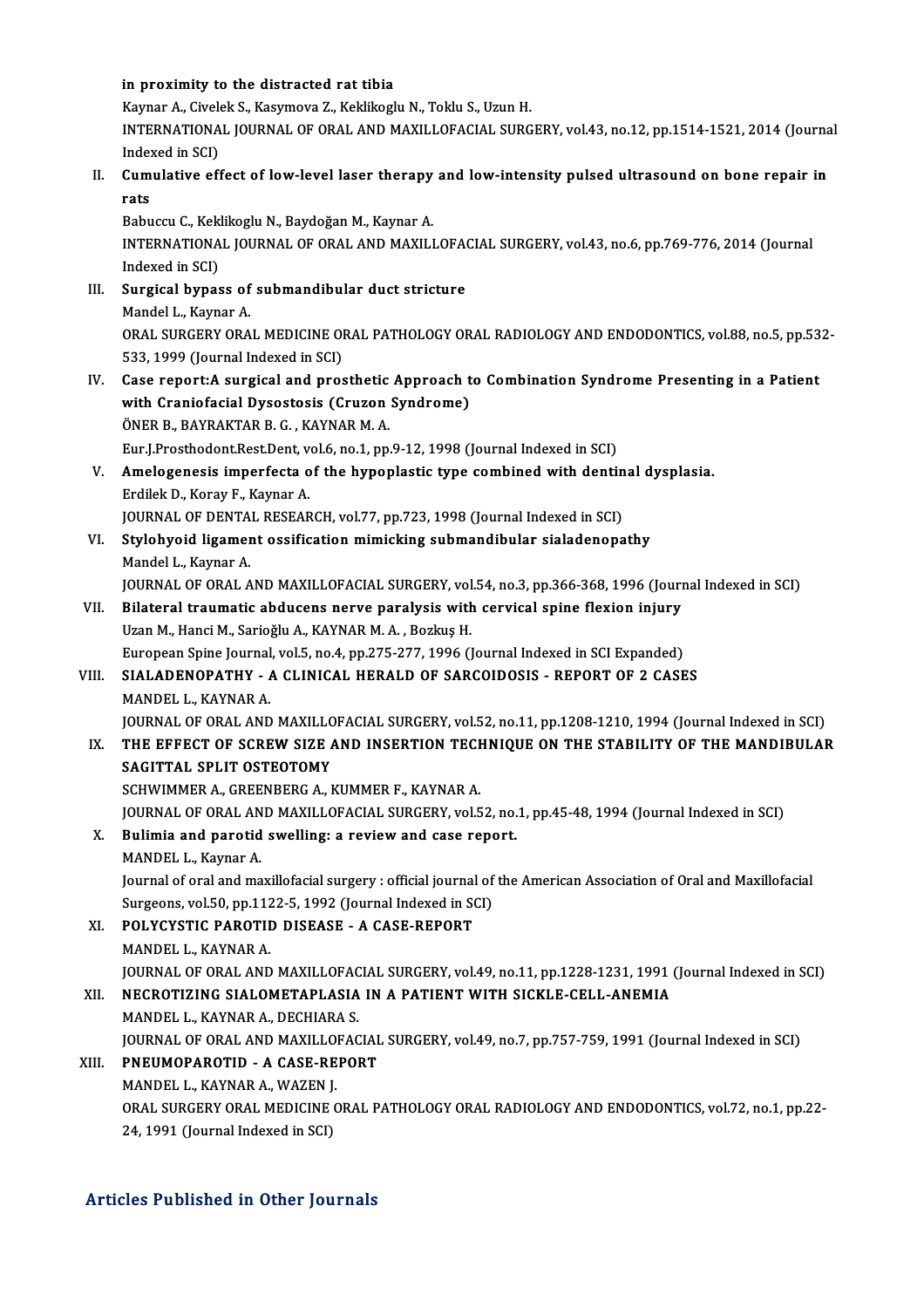I. Temporomandibular Eklem Disfonksiyonlarının Tedavisinde Minimal İnvaziv Yöntemler: Artrosentez<br>ve Artroskopi Temporomand<br>ve Artroskopi<br>KAVNAR M-A Temporomar<br>ve Artroskop<br>KAYNAR M. A.<br>Türkive Klinikl ve Artroskopi<br>KAYNAR M. A.<br>Türkiye Klinikleri Diş Hekimliği Bilimleri Dergisi, vol.1, no.1, pp.15-23, 2020 (Other Refereed National Journals)<br>Klinik ve Artroskopik Asıdan Tomporomandibular Eklem Anatomisi KAYNAR M. A.<br>Türkiye Klinikleri Diş Hekimliği Bilimleri Dergisi, vol.1, no.1, pp.15-23, 2020 (<br>II. Klinik ve Artroskopik Açıdan Temporomandibular Eklem Anatomisi<br>KAYNAR M. A. Türkiye Klinikl<br><mark>Klinik ve Art</mark><br>KAYNAR M. A.<br>Türkiye Klinikl Klinik ve Artroskopik Açıdan Temporomandibular Eklem Anatomisi<br>KAYNAR M. A.<br>Türkiye Klinikleri Diş Hekimliği Bilimleri Dergisi, vol.1, no.1, pp.6-10, 2019 (Other Refereed National Journals)<br>EVOLUATION OF THE CHANCES IN CAS KAYNAR M. A.<br>Türkiye Klinikleri Diş Hekimliği Bilimleri Dergisi, vol.1, no.1, pp.6-10, 2019 (Other Refereed National Journals)<br>III. EVOLUATION OF THE CHANGES IN GASTROCNEMIUS MUSCLE OF RATS DISTRACTED IN DIFFERING<br>RACE Türkiye Klinikleri Diş Hekimliği Bilimleri De<br>EVOLUATION OF THE CHANGES IN GAS<br>PACES WITH ELECTRON MICROSCOPE<br>Acer C. Kaymar A **EVOLUATION OF<br>PACES WITH EL<br>Acar G., Kaynar A.<br>JOUPMAL OF ISTA** PACES WITH ELECTRON MICROSCOPE<br>Acar G., Kaynar A.<br>JOURNAL OF ISTANBUL UNIVERSITY FACULTY OF DENTISTRY, vol.45, no.2, pp.1-8, 2011 (Journal Indexed in ESCI)<br>Kalaifiya Enitaliyal Odantajanik Tümörle Birlikte Görülen Adapamat Acar G., Kaynar A.<br>JOURNAL OF ISTANBUL UNIVERSITY FACULTY OF DENTISTRY, vol.45, no.2, pp.1-8, 2011 (Journal Index<br>IV. Kalsifiye Epiteliyal Odontojenik Tümörle Birlikte Görülen Adenomatoid Odontojenik Tümör<br>KAYNAR M. A. JOURNAL OF I:<br>Kalsifiye Epit<br>KAYNAR M. A. Kalsifiye Epiteliyal Odontojenik Tümörle Birlikte Görülen Adenomatoid Odontojenik Tümör<br>KAYNAR M. A.<br>İstanbul Üniversitesi Diş Hekimliği Fakültesi Dergisi, vol.41, pp.39, 2011 (National Refreed University Journal)<br>ADENOMAT KAYNAR M. A.<br>İstanbul Üniversitesi Diş Hekimliği Fakültesi Dergisi, vol.41, pp.39, 2011 (National Refreed University Journal)<br>V. ADENOMATOID ODONTOGENIC TUMOR ASSOCIATED WITH CALCIFYING EPITHELIAL ODONTOGENIC<br>TIMOR: A İstanbul Üniversitesi Diş Hek<br>ADENOMATOID ODONTO<br>TUMOR: A CASE REPORT<br>Selvi E. Bilgia B. Kosumova 2 V. ADENOMATOID ODONTOGENIC TUMOR ASSOCIATED WITH CALCIFYING EPITHELIAL ODONTOGENIC<br>TUMOR: A CASE REPORT<br>Selvi F., Bilgic B., Kasymova Z., Demiryont M., Kaynar A. TUMOR: A CASE REPORT<br>Selvi F., Bilgic B., Kasymova Z., Demiryont M., Kaynar A.<br>JOURNAL OF ISTANBUL UNIVERSITY FACULTY OF DENTISTRY, vol.41, pp.39-43, 2007 (Journal Indexed in ESCI)<br>Class Ju Mandibular Asymmetry VI. Class III Mandibular Asymmetry.<br>KAYNAR M. A. JOURNAL OF I:<br>Class I<mark>n Man</mark><br>KAYNAR M. A.<br>Istanbul Ünive Class I<mark>n Mandibular Asymmetry.</mark><br>KAYNAR M. A.<br>İstanbul Üniversitesi Diş Hekimliği Dergisi, vol.64, pp.30, 2005 (National Refreed University Journal)<br>Odentejen Kaynaklı bir absoden irole edilen klindamisine direngli Strente VII. Odontojen Kaynaklı bir abseden izole edilen klindamisine dirençli Streptococcus constellatus: Olgu<br>sunumu İstanbul İ<br>Odontoje<br>sunumu<br>TOPCUOČ TOPCUOĞLUE.N. ,KAYNARM.A. ,KÜLEKÇİH.G. sunumu<br>TOPCUOĞLU E. N. , KAYNAR M. A. , KÜLEKÇİ H. G.<br>İÜ Diş Hek Fak Derg, vol.38, pp.31-36, 2004 (National Refreed University Journal)<br>Inforier, Alveolar Nerve Anesthesia With Asupunsture (kalısı Inforier Al TOPCUOĞLU E. N. , KAYNAR M. A. , KÜLEKÇİ H. G.<br>İÜ Diş Hek Fak Derg, vol.38, pp.31-36, 2004 (National Refreed University Journal)<br>VIII. Inferior Alveolar Nerve Anesthesia With Acupuncture (kalıcı Inferior Alveolar Sinir İÜ Diş Hek Fak Derg, vol.38, <sub>l</sub><br>Inferior Alveolar Nerve A<br>Akupunktur Ile Tedavisi)<br>KAVNAR M A Inferior Alve<br>Akupunktur<br>KAYNAR M. A.<br>Avisons Dergi Akupunktur Ile Tedavisi)<br>KAYNAR M. A.<br>Avicena Dergisi, no.2, pp.12, 1999 (Non-Refreed Journal) IX. Clinical and pathological evaluation of oral metastatic lesions KAYNARM.A. ,AYBARB.,ErsevenG.,SERDENGEÇTİA.S. ,ÖztürkS.,DemirG.,AKSAKALLIF.N. ,OLGAÇN.V. Clinical and pathological evaluation of oral metastatic lesions<br>KAYNAR M. A. , AYBAR B., Erseven G., SERDENGEÇTİ A. S. , Öztürk S., Demir G., AKSAKALLI F. N. , OLGAÇ N<br>Metactates Te Oral And Borioral Tissues (oral Ve Borio KAYNAR M. A. , AYBAR B., Erseven G., SERDENGEÇTİ A. S. , Öztürk S., Demir G., AKSAKALI<br>Medical Bulletin of Istanbul Medical Faculty, no.32, pp.47-55, 1999 (National Refreed Uni<br>X. Metastates To Oral And Perioral Tissues (o Medical Bulleti<br>Metastates T<br>KAYNAR M. A.<br>Diskeltimliği d X. Metastates To Oral And Perioral Tissues (oral Ve Perioral Doku Metastazları)<br>KAYNAR M. A.<br>Dişhekimliği dergisi, vol.29, pp.171, 1998 (National Non-Refereed Journal) XI. Sıçanlarda intravenöz yolla oluşturulan deneysel hematojen osteomiyelit modeli, YAYLALI E. D., KAYNAR M. A., Fırat İ., İkitimur E., Kasımova Z., Güler Z., Şimşek E. E., Yeşildere T., Altuğ T. Sıçanlarda intravenöz yolla oluşturulan deneysel hematojen osteomiyelit mc<br>YAYLALI E. D. , KAYNAR M. A. , Fırat İ., İkitimur E., Kasımova Z., Güler Z., Şimşek E. E. , Y<br>Türk Mikrobiyol Cem Derg, vol.28, pp.20-25, 1998 (Oth YAYLALI E. D. , KAYNAR M. A. , Fırat İ., İkitimur E., Kasımova Z., Güler Z., Şimşek E. E. , Yeşildere T., Altuğ T.<br>Türk Mikrobiyol Cem Derg, vol.28, pp.20-25, 1998 (Other Refereed National Journals)<br>XII. Bxperimental Intra Türk Mikrobiyol Cem Derg, vol.28, pp.20-25, 1998 (Other Ref<br>Experimental Intravenous Hematogenous Osteomyelit<br>Oluşturulan Deneysel Hematojen Osteomyelit Modeli)<br>KAVNAR M.A Experimenta<br>Oluşturulan |<br>KAYNAR M. A.<br>Tüpk Mikpop Oluşturulan Deneysel Hematojen Osteomyelit Modeli)<br>KAYNAR M. A.<br>TÜRK MİKROBİYOLOJİ CEMİYETİ DERGİSİ, vol.28, pp.20, 1998 (National Non-Refereed Journal) KAYNAR M. A.<br>TÜRK MİKROBİYOLOJİ CEMİYETİ DERGİSİ, vol.28, pp.20, 1998 (National Non-Refereed Journal)<br>XIII. Comparison Of Cellular Adhesion On Resorbable And Nonresorbable Membranes In Experimentally<br>Propared Bane Defe TÜRK MİKROBİYOLOJİ CEMİYETİ DERGİSİ, vol.28, pp.20, 1998 (National Non-Refereed Journal)<br>Comparison Of Cellular Adhesion On Resorbable And Nonresorbable Membranes In Experime:<br>Prepared Bone Defects: Preliminary Report (den Comparison Of Cellular Adhesion On Resorbable And Nonresorbable Membranes In Ex<br>Prepared Bone Defects: Preliminary Report (deneysel Olarak Hazırlanmış Kemik Defel<br>Uygulanan Iki Farklı Membran Yüzeyindeki Hücresel Adhezyonu Prepared Bone Defects: Preliminary Report (deneysel Olarak Hazırlanmış Kemik Defektlerine<br>Uygulanan Iki Farklı Membran Yüzeyindeki Hücresel Adhezyonun Mikroskopik Olarak<br>Karşılaştırılması) KAYNAR M.A. Karşılaştırılması)<br>KAYNAR M. A.<br>Türk Oral İmplantoloji Derneği Dergisi, vol.5, pp.14, 1998 (Other Refereed National Journals)<br>A Sungisal And Brasthatia Annreash Te Combination Sundrama Presenting In A Pai XIV. A Surgical And Prosthetic Approach To Combination Syndrome Presenting In A Patient With Türk Oral İmplantoloji Derr<br>A Surgical And Prosthet<br>Craniofacial Dysostosis.<br>KAVNAR M.A Craniofacial Dysostosis.<br>KAYNAR M. A.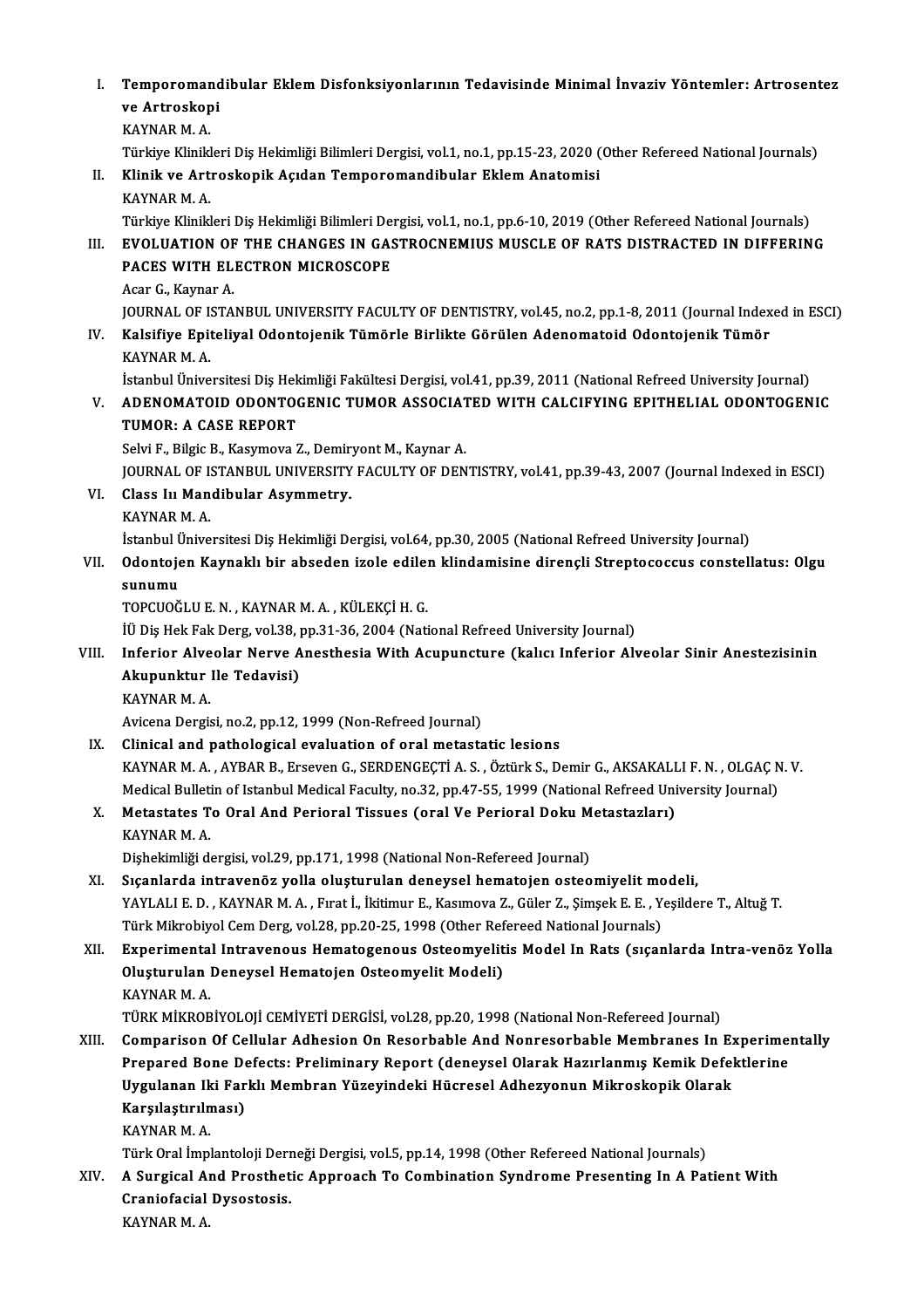EUROPEAN JOURNAL OF PROSTHODONTICS AND RESTORATIVE DENTISTRY, vol.6, pp.9, 1998 (Refereed Journals<br>of Other Institutione) EUROPEAN JOURNAL<br>of Other Institutions)<br>Statistical Analysia EUROPEAN JOURNAL OF PROSTHODONTICS AND RESTORATIVE DENTISTRY, vol.6, pp.9, 1998 (Refereed Journals<br>of Other Institutions)<br>XV. Statistical Analysis Of Unerupted Canines In Oral Surgery Patients (oral Cerrahi Hastalarında Gö

of Other Institutions)<br>Statistical Analysis Of Unerupted Can<br>Kanin Dişlerinin Istatistiksel Analizi)<br>KANNAR M.A <mark>Statistical An<br>Kanin Dişleri</mark><br>KAYNAR M. A.<br>Dis Hokimliği I Kanin Dişlerinin Istatistiksel Analizi)<br>KAYNAR M. A.<br>Diş Hekimliği Dergisi, vol.23, pp.4, 1996 (National Non-Refereed Journal)<br>Oral serrabi bastalarında gömük kanin dislerinin istatistiksel ana

- KAYNAR M. A.<br>Diş Hekimliği Dergisi, vol.23, pp.4, 1996 (National Non-Refereed Journal)<br>XVI. Oral cerrahi hastalarında gömük kanin dişlerinin istatistiksel analizi.<br>Alkaner V. CURA N. Senkesen E. Ayısığı C. Özer B. KAYNAR M Diş Hekimliği Dergisi, vol.23, pp.4, 1996 (National Non-Refereed Jonal cerrahi hastalarında gömük kanin dişlerinin istatistik<br>Alkaner Y., CURA N., Şenkesen F., Ayışığı G., Özer B., KAYNAR M. A.<br>Dishelmliği Dergisi vol.22, Oral cerrahi hastalarında gömük kanin dişlerinin istatistiksel analiz<br>Alkaner Y., CURA N., Şenkesen F., Ayışığı G., Özer B., KAYNAR M. A.<br>Dişhekmliği Dergisi, vol.23, pp.4-7, 1996 (Other Refereed National Journals)<br>Ağız ku Alkaner Y., CURA N., Şenkesen F., Ayışığı G., Özer B., KAYNAR M. A.<br>Dişhekmliği Dergisi, vol.23, pp.4-7, 1996 (Other Refereed National<br>XVII. **Ağız kuruluğu ve tanıdaki yeri.**<br>GÜMRÜ O. Z., KAYNAR M. A. Dishekmliği Dergisi, vol.23, pp.4-7, 1996 (Other Refereed National Journals)
- Ağız kuruluğu ve tanıdaki yeri.<br>GÜMRÜ O. Z. , KAYNAR M. A.<br>İ.Ü. Dişhek. Fak. Derg., vol.20, pp.83-88, 1996 (National Refreed University Journal)<br>Yonostomia As A. Tool Of Diagnosis (oğuz Kuruluğu Ve Tanıdaki Yori) GÜMRÜ O. Z. , KAYNAR M. A.<br>1.Ü. Dişhek. Fak. Derg., vol.20, pp.83-88, 1996 (National Refreed University Jou<br>XVIII. Xerostomia As A Tool Of Diagnosis (ağız Kuruluğu Ve Tanıdaki Yeri)<br>XAYNAR M. A

# İ.Ü. Dişhek. Fal<br>Xerostomia *I*<br>KAYNAR M. A.<br>Dis Heltimliği I Xerostomia As A Tool Of Diagnosis (ağız Kuruluğu Ve Taı<br>KAYNAR M. A.<br>Diş Hekimliği Dergisi, vol.20, pp.83, 1996 (Non-Refreed Journal)<br>Begunnant Banatitis In Childnan

- KAYNAR M. A.<br>Diş Hekimliği Dergisi, vol.20, pp.83, :<br>XIX. Recurrent Parotitis In Children Diş Hekimliği Dergisi, vol.<mark>2</mark><br>Recurrent Parotitis In<br>KAYNAR M. A. , Mandel L.<br>Nav York State Dental Jo. Recurrent Parotitis In Children<br>KAYNAR M. A. , Mandel L.<br>New York State Dental Journal, vol.61, pp.22, 1995 (Refereed Journals of Other Institutions)
- XX. Masseteric Hypertrophy KAYNAR M.A., Mandel L.

New York State Dental Journal, vol.60, pp.44, 1994 (Refereed Journals of Other Institutions)

### XXI. Adherence Of Streptococcus Mutans To Titanium Surfaces In Vitro (streptococcus Mutans'ın New York State Dental Journal, vol.60, pp.44, 1994 (Refereed Journals of Other Institutic<br>Adherence Of Streptococcus Mutans To Titanium Surfaces In Vitro (streptoco<br>Sakkorozlu Ortamda Titanyum Yüzeyine Adhezyonunun In Vitr Adherence O<br>Sakkorozlu C<br>KAYNAR M. A.<br>İstanbul Ünive KAYNAR M. A.<br>İstanbul Üniversitesi Diş Hekimliği Fakültesi Dergisi, vol.27, pp.328, 1993 (National Refreed University Journal)

## KAYNAR M. A.<br>İstanbul Üniversitesi Diş Hekimliği Fakültesi Dergisi, vol.27, pp.328, 1993 (National Refreed University Journal<br>XXII. Healing Effect Of Biocoral In Experimentally Prepared Bone Cavities (biocoral Uygulana İstanbul Üniversitesi Diş Hekimliği Fakültesi Dergisi, vol.27, pp.328, 1993 (National Refreed Un<br>Healing Effect Of Biocoral In Experimentally Prepared Bone Cavities (biocoral Uygu<br>Defektlerinde Iyileşmenin Radyonüklit Ve H Healing Effe<mark>c</mark><br>Defektlerind<br>KAYNAR M. A.<br>Istanbul Ünive Defektlerinde Iyileşmenin Radyonüklit Ve Histopatolojik Yöntemlerle Incelenmesi).<br>KAYNAR M. A.<br>İstanbul Üniversitesi Diş Hekimliği Fakültesi Dergisi, vol.27, pp.173, 1993 (National Refreed University Journal)<br>Strantagageus

## KAYNAR M. A.<br>İstanbul Üniversitesi Diş Hekimliği Fakültesi Dergisi, vol.27, pp.173, 1993 (National Refreed University Journal)<br>XXIII. Streptococcus mutans'ın sakkarozlu ortamda titanyum yüzeyine adhezyonunun in vitro incel İstanbul Üniversitesi Diş Hekir<br>Streptococcus mutans'ın sa<br>KAYNAR M. A. , KÜLEKÇİ H. G.<br>İÜDiş Hek Fek Dera vel 27. nn Streptococcus mutans'ın sakkarozlu ortamda titanyum yüzeyine adhezyon<br>KAYNAR M. A. , KÜLEKÇİ H. G.<br>İÜDiş Hek Fak Derg, vol.27, pp.328-331, 1993 (National Refreed University Journal)<br>Alda: Enem The Aspect Of Opel Sumptems (

## KAYNAR M. A. , KÜLEKÇİ H. G.<br>İÜDiş Hek Fak Derg, vol.27, pp.328-331, 1993 (National Refreed Universit<br>XXIV. Aıds: From The Aspect Of Oral Symptoms (aıds Ve Oral Belirtiler<br>KAYNAR M. A. İÜDiş Hek Fak<br>Aıds: From T<br>KAYNAR M. A.<br>İstanbul Ünive Aıds: From The Aspect Of Oral Symptoms (aıds Ve Oral Belirtiler<br>KAYNAR M. A.<br>İstanbul Üniversitesi Diş Hekimliği Dergisi, vol.27, pp.85, 1993 (National Refreed University Journal)<br>Kaynan A. Külaksi C. Strantasassus mutanel

## XXV. Kaynar A, Külekçi G. Streptococcus mutans'ın sakkarozlu ortamda titanyum yüzeyine adhezyonunun<br>in vitro incelenmesi. İstanbul Üniversitesi Di<br>Kaynar A, Külekçi G.<br>in vitro incelenmesi,<br>KAYNAR M A, KÜLEK

KAYNARM.A. ,KÜLEKÇİH.G.

İÜDiş Hek Fak Derg, vol.27, pp.328-331, 1993 (National Refreed University Journal)

### XXVI. Mucocele Of The Gland Of Blandin-nuhn.

## KAYNAR M.A. Mucocele Of The Gland Of Blandin-nuhn.<br>KAYNAR M. A.<br>New York State Dental Journal, vol.58, pp.40, 1992 (Refereed Journals of Other Institutions)<br>Saliyary Complaints: A Manifectation Of Depressive Mantal Illness

## XXVII. Salivary Complaints: A Manifastation Of Depressive Mental Illness.<br>KAYNAR M. A. New York Stat<br><mark>Salivary Com</mark><br>KAYNAR M. A.<br>Now York Stat Salivary Complaints: A Manifastation Of Depressive Mental Illness.<br>KAYNAR M. A.<br>New York State Dental Journal, vol.56, pp.31, 1990 (Refereed Journals of Other Institutions)<br>Clinical Investigation Of Two Homestatic Agents (

## XXVIII. Clinical Investigation Of Two Hemostatic Agents (spongostan -surgicel) On The Wound Healing.<br>KAYNAR M. A. New York Stat<br>Clinical Inves<br>KAYNAR M. A.<br>Istanbul Ünive Clinical Investigation Of Two Hemostatic Agents (spongostan -surgicel) On The Wound Healing.<br>KAYNAR M. A.<br>İstanbul Üniversitesi Diş Hekimliği Fakültesi Dergisi, vol.24, pp.83, 1990 (National Refreed University Journal)<br>Uve KAYNAR M. A.<br>1915 Istanbul Üniversitesi<br>XXIX. Uveoparotid Fever

İstanbul Üniversitesi Diş<br>Uveoparotid Fever<br>Mandel L., KAYNAR M. A.<br>Nav Yark Stata Dantal Io

Uveoparotid Fever<br>Mandel L., KAYNAR M. A.<br>New York State Dental Journal, vol.58, pp.32, 1990 (Refereed Journals of Other Institutions)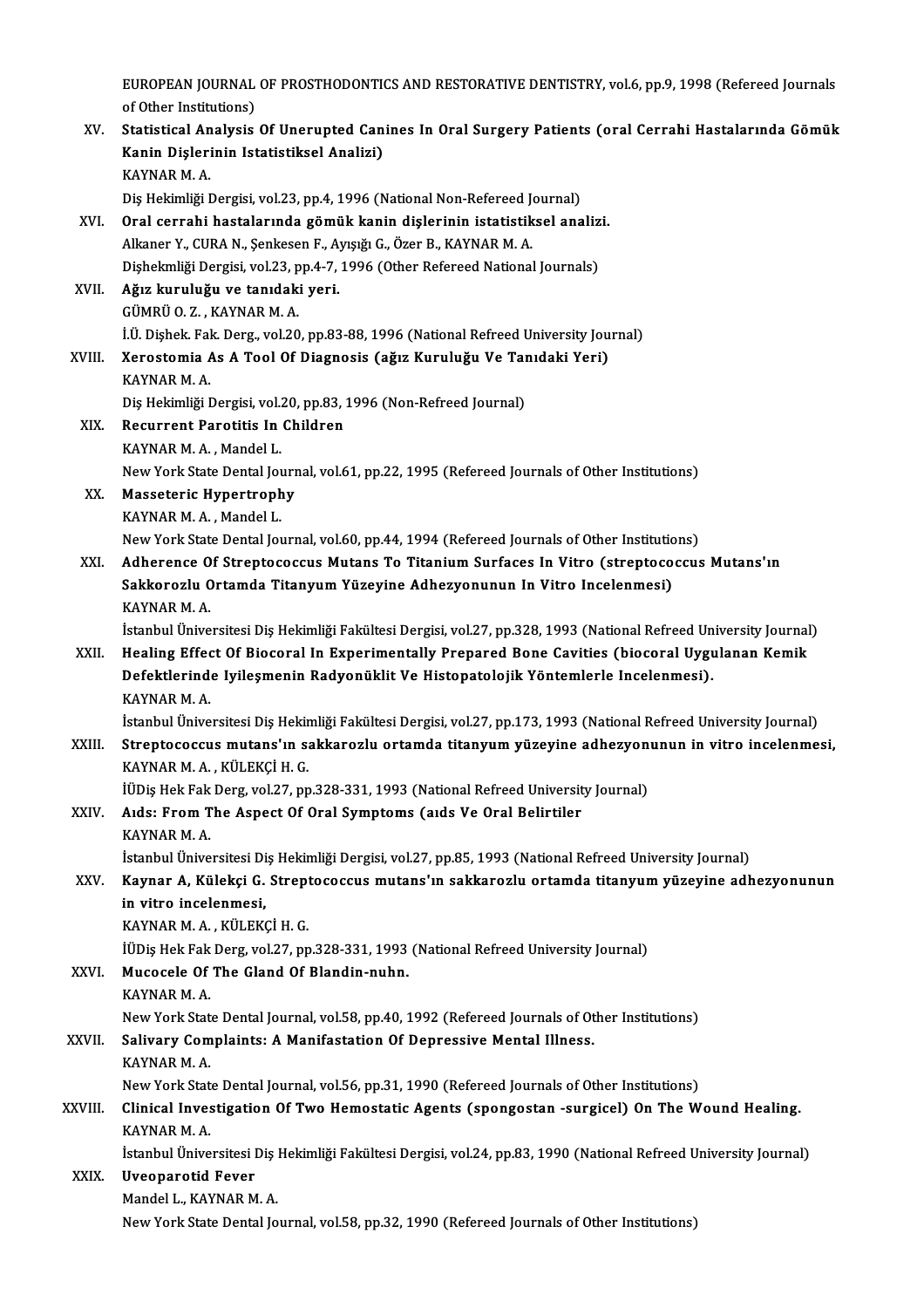- XXX. Ameloblastoma Of The Maxilla **Ameloblasto**<br>KAYNAR M. A.<br>ANKARA ÜNİV
	-

Ameloblastoma Of The Maxilla<br>KAYNAR M. A.<br>ANKARA ÜNİVERSİTESİ DİŞ HEKİMLİĞİ FAKÜLTESİ DERGİSİ, vol.16, pp.333, 1989 (National Refreed University KAYNAR<br>ANKARA<br>Journal)<br>Maksille ANKARA ÜNIVERSITESI DIŞ HEKİMLİĞI FAKÜLTESI DERGISI, vol.16, pp.333<br>Journal)<br>XXXI. Maksillada Lokalize Ameloblastoma. Ameloblastoma of the Maxilla<br>KAXNAR A. Gümrü O.Z., Alatlı G. Kasanoğlu G.

- Journal)<br>Maksillada Lokalize Ameloblastoma. Ameloblastoma of the Maxilla<br>KAYNAR A., Gümrü O. Z. , Alatlı C., Kasapoğlu Ç. Maksillada Lokalize Ameloblastoma. Ameloblastoma of the Maxilla<br>KAYNAR A., Gümrü O. Z. , Alatlı C., Kasapoğlu Ç.<br>Ankara Üniv. Diş Hekimliği Dergisi, vol.16, no.2, pp.333-5, 1989 (National Refreed University Journal)<br>Maxill KAYNAR A., Gümrü O. Z. , Alatlı C., Kasapoğlu Ç.<br>Ankara Üniv. Diş Hekimliği Dergisi, vol.16, no.2, pp.333-!<br>XXXII. Maxillada lokalize ameloblastoma(olgu bildirisi).<br>CÜMPÜ O. Z., KAYNAR M. A., KASAROĞLU Ç.
- Ankara Üniv. Diş Hekimliği Dergisi, vol.16, no<br>Maxillada lokalize ameloblastoma(olgu<br>GÜMRÜ O. Z. , KAYNAR M. A. , KASAPOĞLU Ç.<br>A Ü Dishek Fek Derg, vol.16, nn 333,335, 19 Maxillada lokalize ameloblastoma(olgu bildirisi).<br>GÜMRÜ O. Z. , KAYNAR M. A. , KASAPOĞLU Ç.<br>A.Ü Dişhek. Fak. Derg., vol.16, pp.333-335, 1989 (National Refreed University Journal)

# A.0 Disnek. rak. Derg., vol.16, pp.333-335, 1989 (Nauonal Refreed Univers<br>Refereed Congress / Symposium Publications in Proceedings

efereed Congress / Symposium Publications in Proceedings<br>I. Nekrotizan Fasiit Görünümlü Submandibular Abse Olgusu ve Tedavisi I. Nekrotizan Fasiit Görünümlü Submandibular Abse Olgusu ve Tedavisi<br>KAYNARM. A. Nekrotizan Fasiit Görünümlü Submandibular Abse Olgusu ve Tedavisi<br>KAYNAR M. A.<br>25th International Scientific Congress of Turkish Association of Oral and Maxillofacial Surgery, Girne, Cyprus<br>(Klto), 12, 17 May 2018, pp.175

KAYNAR M. A.<br>25th International Scientific Congre<br>(Kktc), 13 - 17 May 2018, pp.175<br>Prown Tumor of Manddible G (Kktc), 13 - 17 May 2018, pp.175

II. Brown Tumor of Manddible Caused bu Secondary Hiperparathyroidism: Case Report KAYNAR M. A. Brown Tumor of Manddible Caused bu Secondary Hiperparathyroidism: Case Report<br>KAYNAR M. A.<br>25th International Scientific Congress of Turkish Association of Oral and Maxillofacial Surgery, Girne, Cyprus<br>(Klte), 13, 17 May 2

KAYNAR M. A.<br>25th International Scientific Congress<br>(Kktc), 13 - 17 May 2018, pp.230-231<br>Combined Orthodontis and Surgis

(Kktc), 13 - 17 May 2018, pp.230-231<br>III. Combined Orthodontic and Surgical Treatment Of Severe Skeletal Maxillomandibular Deformities (Kktc), 13 - 17 May 2018, pp.230-231<br>Combined Orthodontic and Surgical Treatment Of Severe Skeletal Maxillomandibu<br>with Two Different Techniques: Traditional fixation and Distraction Osteogenesis<br>KAVNAR M A Combined Or<br>with Two Dif<br>KAYNAR M. A.<br>Uluslarares Pi with Two Different Techniques: Traditional fixation and Distraction Ostec<br>KAYNAR M. A.<br>Uluslararası Bilimsel Araştırmalar Kongresi, Mardin, Turkey, 9 - 13 May 2018, pp.1<br>Qee Biek Analyses Of Outpatients At A University Hes

## KAYNAR M. A.<br>Uluslararası Bilimsel Araştırmalar Kongresi, Mardin, Turkey, 9 - 1<br>IV. Osa Risk Analyses Of Outpatients At A University Hospital<br>KAYNAR M. A Uluslararası Bi<br><mark>Osa Risk Ana</mark><br>KAYNAR M. A.<br><sup>ürk Oral Ve Me</sup> KAYNAR M. A.<br>ürk Oral Ve Maksillofasiyal Cerrahi Derneği 23. Uluslararası Bilimsel Kongresi, Muğla, Turkey, 26 - 30 May 2016 KAYNAR M. A.<br>ürk Oral Ve Maksillofasiyal Cerrahi<br>V. Lipoma Of The Buccal Fat Pad<br>EAVNAR M. A.

- 
- ürk Oral Ve Ma<br>Lipoma Of Th<br>KAYNAR M. A.<br>Achd baams I

Lipoma Of The Buccal Fat Pad<br>KAYNAR M. A.<br>Acbıd-baoms Joint Congress In Conjuction With 4th Conference Of Bamfs, İstanbul, Turkey, 5 - 08 November 2014

## KAYNAR M. A.<br>Acbid-baoms Joint Congress In Conjuction With 4th Conference Of Bamfs, İstan<br>VI. An Infectious Complex Odontoma: Surgical And Prosthetic Approach.<br>KAYNAR M. A. Acbid-baoms J<br>**An Infectious<br>KAYNAR M. A.**<br>International (

International Congress Of Implantology, Roma, Italy, 3 - 06 September 2012

## KAYNAR M. A.<br>International Congress Of Implantology, Roma, Italy, 3 - 06 September 2012<br>VII. Surgical Correction Of Severe Maxillary Retrognatia And Mandibular Prognatism With Maxillary<br>Distraction Osteogenesis Combined Wi International Congress Of Implantology, Roma, Italy, 3 - 06 September 2012<br>Surgical Correction Of Severe Maxillary Retrognatia And Mandibular Prognatism With Maxil<br>Distraction Osteogenesis Combined With Conventional Double Surgical Cori<br>Distraction C<br>KAYNAR M. A.<br>International C Distraction Osteogenesis Combined With Conventional Double Jaw Surgery In Adult Patient<br>KAYNAR M. A.<br>International Of Congress Of Turkish Oral And Maxillofacial Surgeons And Ilizarov Institute, Antalya, Turkey, 1 - 03<br>May

KAYNAR M<br>Internation<br>May 2012<br>Pioshami International Of Congress Of Turkish Oral And Maxillofacial Surgeons And Ilizarov Institute, Antalya<br>May 2012<br>VIII. Biochemical And Histological Effects Hbot On Distracted Gastrocnemius Muscle Of Rats.

# May 2012<br>Biochemical<br>KAYNAR M. A.<br>National Congr Biochemical And Histological Effects Hbot On Distracted Gastrocnem<br>KAYNAR M. A.<br>National Congress Of Clinical Biochemistry, Muğla, Turkey, 12 - 15 April 2012<br>Effects of bynophoris ovygen treatment on glutathione and sunone

## KAYNAR M. A.<br>National Congress Of Clinical Biochemistry, Muğla, Turkey, 12 - 15 April 2012<br>IX. Effects of hyperbaric oxygen treatment on glutathione and superoxide dismutase levels indistracted<br>ret musels National Cor<br>Effects of h<br>rat muscle<br>Givelek S. Te Effects of hyperbaric oxygen treatment on glue<br>The muscle<br>Civelek S., Toklu S., Kasymova Z., Uzun H., Kaynar A.<br>22nd Congress of the Eoderation of European Bios

Civelek S., Toklu S., Kasymova Z., Uzun H., Kaynar A.

rat muscle<br>Civelek S., Toklu S., Kasymova Z., Uzun H., Kaynar A.<br>32nd Congress of the Federation-of-European-Biochemical-Societies (FEBS), Vienna, Austria, 7 - 12 July 2007,<br>vol.274, pp.266 32nd Congress of the Federation-of-Europe<br>vol.274, pp.266<br>X. Surgical Planing Of Dysgnatia Patients

vol.274, pp.26<br>Surgical Plan<br>KAYNAR M. A.<br>Ağız Ve Cane I KAYNAR M. A.<br>Ağız Ve Çene-yüz Cerrahisi Birliği Derneği Bilimsel Sempozyumu, İstanbul, Turkey, 22 - 24 September 2006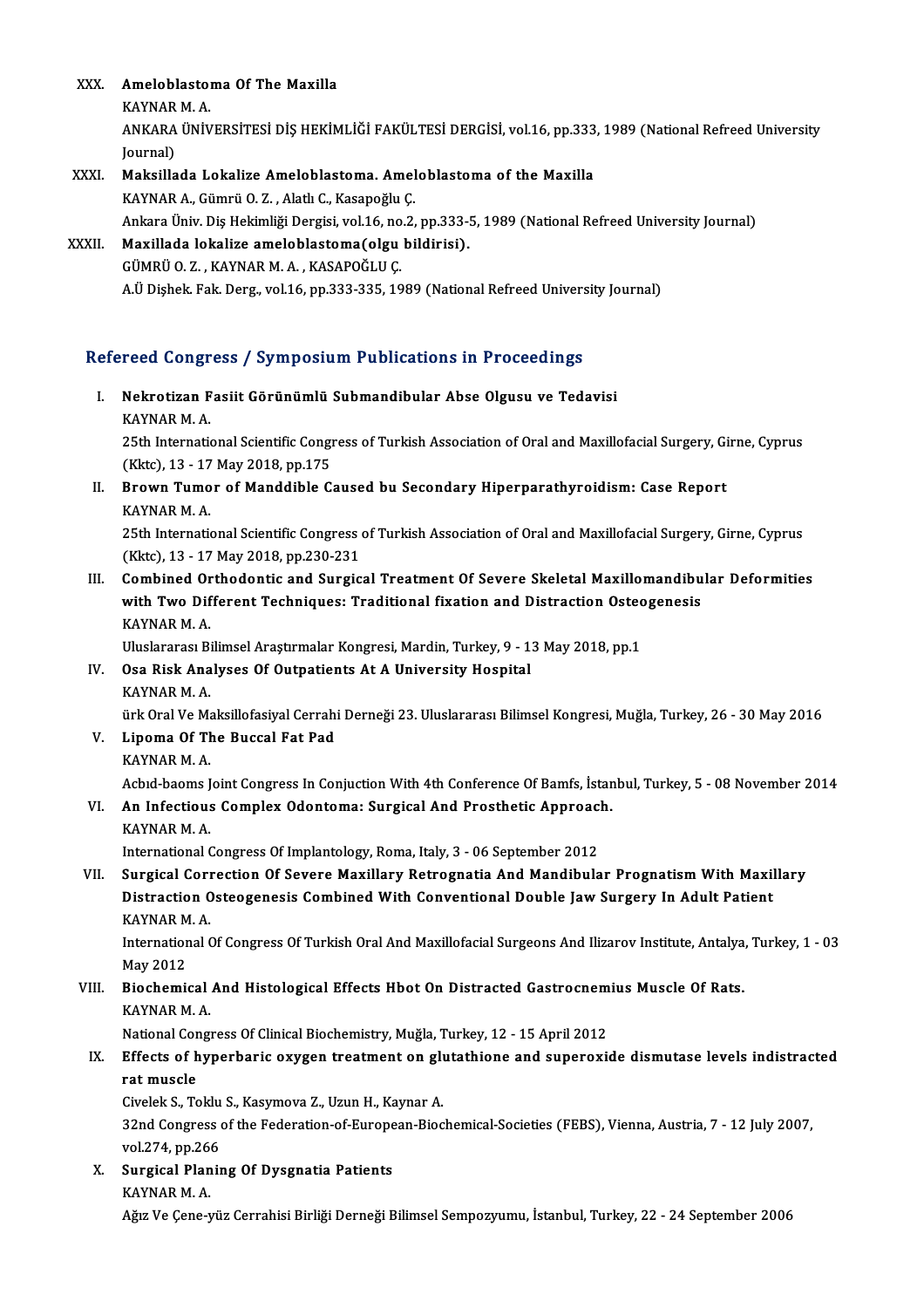| XI.    | Surgical Correction Of Class In Malocclusion                                                                      |
|--------|-------------------------------------------------------------------------------------------------------------------|
|        | KAYNAR M.A.                                                                                                       |
|        | Oral Cerrahi Derneği Ve Protez Akademisi Gnatoloji Derneği Uluslararası Bilimsel Toplantısı, Muğla, Turkey, 27    |
|        | May - 02 June 2006                                                                                                |
| XII.   | Intrusion Of The Overerupted Teeth By Skeletal Anchorage And Partial-fixed Orthodontic Appliances                 |
|        | Before Prosthodontic Rehabilitation.                                                                              |
|        | KAYNAR M. A., ÖZTAŞ S. E.                                                                                         |
|        | Türk Prostodonti Ve Implantoloji Derneği 15. Bilimsel Toplantısı, Antalya, Turkey, 22 - 23 October 2005           |
| XIII.  | Effects Of Uh Heparin And Lmw Low Molecular Weight Heparin Healing Of Experimentally Produced                     |
|        |                                                                                                                   |
|        | Chronic Osteomyelitis Model In Rats.                                                                              |
|        | KAYNAR M.A., YAYLALI E.D.                                                                                         |
|        | International Congress Of Microbiology, Atina, Greece, 17 - 20 October 2003                                       |
| XIV.   | <b>Odontogen Infection Of Head And Neck</b>                                                                       |
|        | KAYNAR M.A.                                                                                                       |
|        | Assosciation Of Dentists In Bulgaria, Sofya, Bulgaria, 20 - 21 June 2003                                          |
| XV.    | Distraksiyon Osteogenezis Kursu, Oral Cerrahide Diseksiyon Ve Model Uygulamaları                                  |
|        | KAYNAR M.A.                                                                                                       |
|        | İstanbul Üniversitesi Distraksiyon Osteogenezi Kursu, İstanbul, Turkey, 16 November 2002                          |
| XVI.   | Distraction Osteogenesis (distraksiyon Osteogenesis)                                                              |
|        | KAYNAR M.A.                                                                                                       |
|        | Diş Hekimliği Dergisi Konferansları, İstanbul, Turkey, 01 March 2002                                              |
| XVII.  | Clinical Application Of Patient Controlled Analgesia In Tmj Surgery                                               |
|        | KAYNAR M.A.                                                                                                       |
|        | Third Bi-national Conference On Oral And Maxillofacial Surgery, Antalya, Turkey, 9 - 13 May 2001                  |
| XVIII. | Oral Mucosal Malonedialdehyde (mda) Levels Of Behçet's Patients With And Without Oral Lesions.                    |
|        | KAYNAR M.A.                                                                                                       |
|        | 14th International Conference On Oral And Maxillofacial Surgery, Washington Dc, United States Of America, 24 - 29 |
|        | April 1999                                                                                                        |
| XIX.   | Primary Non-hodgkin's Lymphoma Of Maxilla                                                                         |
|        | KAYNAR M.A.                                                                                                       |
|        | Second Bi-national Conference On Oral And Maxillofacial Surgery, Tel- Aviv, Israel, 24 - 26 February 1999         |
| XX.    | <b>Bilateral Sialodochoplasty</b>                                                                                 |
|        | KAYNAR M.A.                                                                                                       |
|        | Türk Oral Ve Maksillofasiyal Cerrahi Derneği 6. Uluslararası Kongresi, Antalya, Turkey, 24 - 30 October 1998      |
| XXI.   | Amelogenesis Imperfecta Of The Hypoplastic Type Combined With Dentinal Dysplasia.                                 |
|        | KAYNAR M.A.                                                                                                       |
|        | Iadr Congress, Nice, France, 24 - 27 June 1998                                                                    |
| XXII.  | Pseudo-anadontia With Multiple Impaction.                                                                         |
|        | KAYNAR M.A.                                                                                                       |
|        | 13th International Conference On Oral And Maxillofacial Surgery, Kyoto, Japan, 20 - 24 October 1997               |
| XXIII. | Therapeutic Use Of Botulinum Toxin In The Treatment Of Masseter Hypertrophy.                                      |
|        | KAYNAR M.A.                                                                                                       |
|        | 13th International Conference On Oral And Maxillofacial Surgery, Kyoto, Japan, 20 - 24 October 1997               |
| XXIV.  | Surgical And Prosthetic Approch To Combination Syndrome Presented With Cranio-facial                              |
|        | Dysosotosis                                                                                                       |
|        | KAYNAR M. A., BAYRAKTAR B. G.                                                                                     |
|        | 4th Med. Congress Of Oral And Maxillofacial Surgeons, Antalya, Turkey, 24 - 31 May 1997                           |
| XXV.   | Dental Trauma                                                                                                     |
|        | KAYNAR M.A.                                                                                                       |
|        | III. Vakıf Gureba Tıp Kongresi, İstanbul, Turkey, 3 - 06 December 1996                                            |
| XXVI.  | Metastatic Mandibular Tumors (metastatik Mandibula Tümörleri).                                                    |
|        |                                                                                                                   |